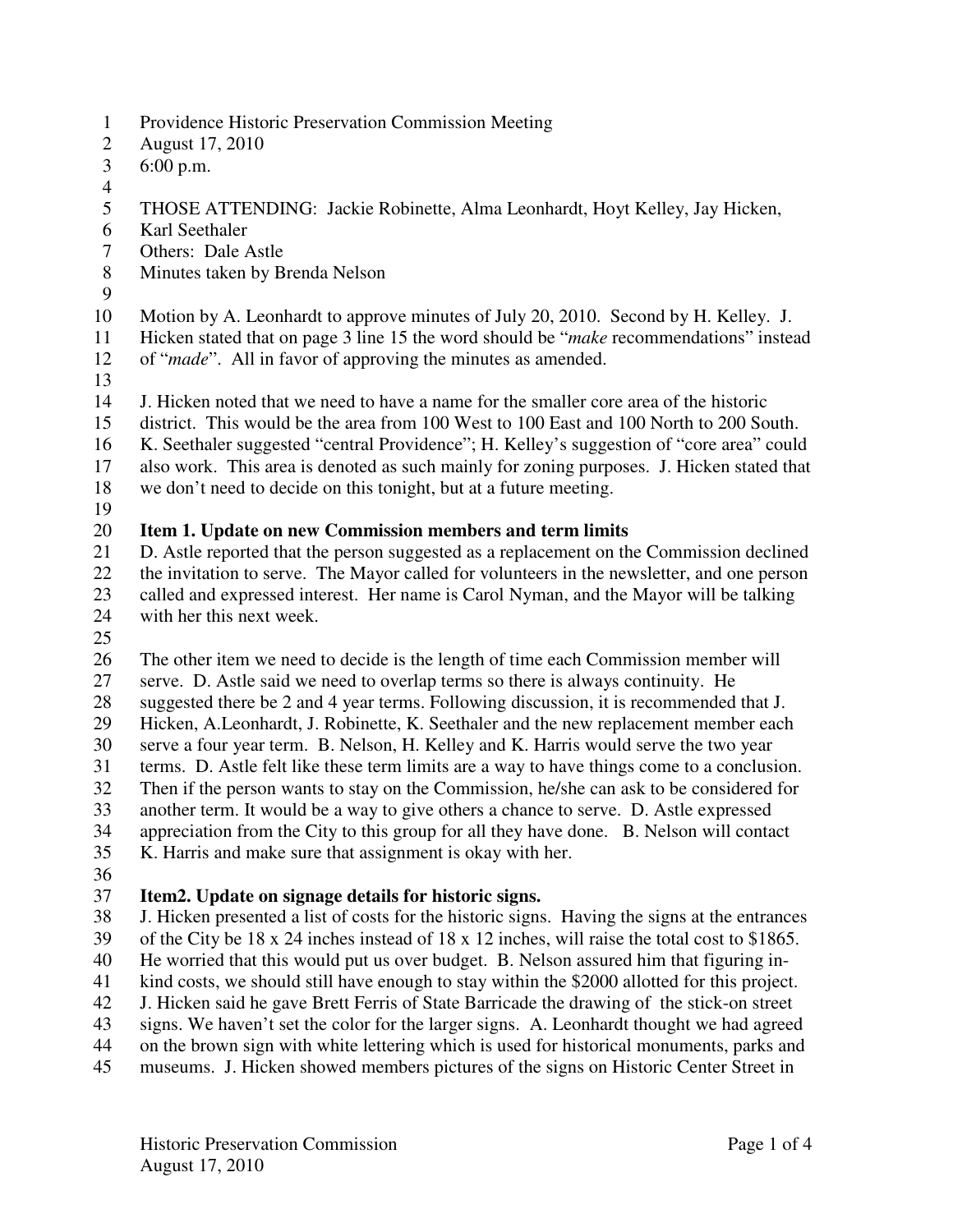- 1 Logan. It says "Welcome to Logan City Historic District". We could do it just the same
- 2 only change it to "Providence".
- 3 J. Hicken will make a rendering of the sign to give to State Barricade to make the four
- 4 entrance signs. He will get the drawing to B. Nelson who can submit a requisition for all 5 the signs.
- 6

#### 7 **Item 3. Update on intensive level surveys**.

- 8 B. Nelson reported that she had tried to contact the people whose homes were to be used
- 9 in the survey. She got one disconnected number, two out of state numbers, several that
- 10 didn't answer. She does not feel she has time to continue trying to reach these people.
- 11 She was willing to send a letter. D. Astle felt that a personal contact was best. He
- 12 thought if each of the Commission took 2 people each, it wouldn't take long. H. Kelley
- 13 felt that a letter was fine. B. Nelson said she thought Korral Broschinsky would contact
- 14 the home owners as part of the project. H. Kelley said that in 2005 when we did the
- 15 reconnaissance survey, there was no objection to taking pictures of the homes.
- 16 J. Hicken made a motion that we call Korral Broschinsky and see how this is done in
- 17 other cities. If we do send out letters, we should do it by registered letter so we know 18 they received the letter.
- 19 Second by A. Leonhardt. Discussion: H. Kelley felt that people would be unduly
- 
- 20 concerned if they got a certified letter. What about those who are renting out the homes;<br>21 would it get forwarded? A Leonhardt said he would like J. Hicken to amend the motion. would it get forwarded? A Leonhardt said he would like J.Hicken to amend the motion.
- 22 J. Hicken asked that B. Nelson contact K. Broschinsky and see if she plans to meet with
- 23 the home owners. He felt like B. Nelson could decide what to do next whether it is
- 24 sending a letter or bringing it back to the Board.
- 25

### 26 **Item 4. Discussion on possible ordinances for Historic District**

- 27 H. Kelley said he didn't get time to refine the draft document of the ordinances like he 28 had hoped. D. Astle suggested meeting with Jay Baker, the County Planner, and see if he
- 29 could give us a few pointers. J. Hicken suggested we meet with the Planning
- 30 Commission and have Jay Baker give a presentation to both groups.
- 31 D. Astle said the planner helps streamline the process and give you direction. He notes
- 32 pitfalls to watch out for. H. Kelley said the ordinance work belongs to the Planning
- 33 Commission. A. Leonhardt suggested they come to our next meeting. The Chairman is
- 34 Glen Busch. A. Leonardt did not feel we need the whole Planning Commission, just the
- 35 Chair and maybe one other. J. Hicken felt that if we could make suggestions, then the
- 36 Planning Commission could put it into the proper wording.
- 37 H. Kelley has created a draft of a document that is similar to Springville's ordinances.
- 38 He felt theirs were the best and the most like what would be best for our city. He
- 39 wondered if we wanted to continue with his draft or start from scratch. A. Leonhardt felt
- 40 like we should meet with the County Planner and the Planning Commission and they
- 41 would give us a pretty good idea. However, it is good to have a place to start. He felt H.
- 42 Kelley's document was a good place to start. J. Hicken agreed. B. Nelson stated she
- 43 liked H. Kelley's suggestion of having some ordinances be required and some that are
- 44 recommended. D. Astle said we should keep the requirements to a minimum such as
- 45 not allowing a flat roof on any building. Motion by J. Hicken that we invite Jay Baker,
- 46 County Planner, and at least the Chairman from the Planning Commission to our next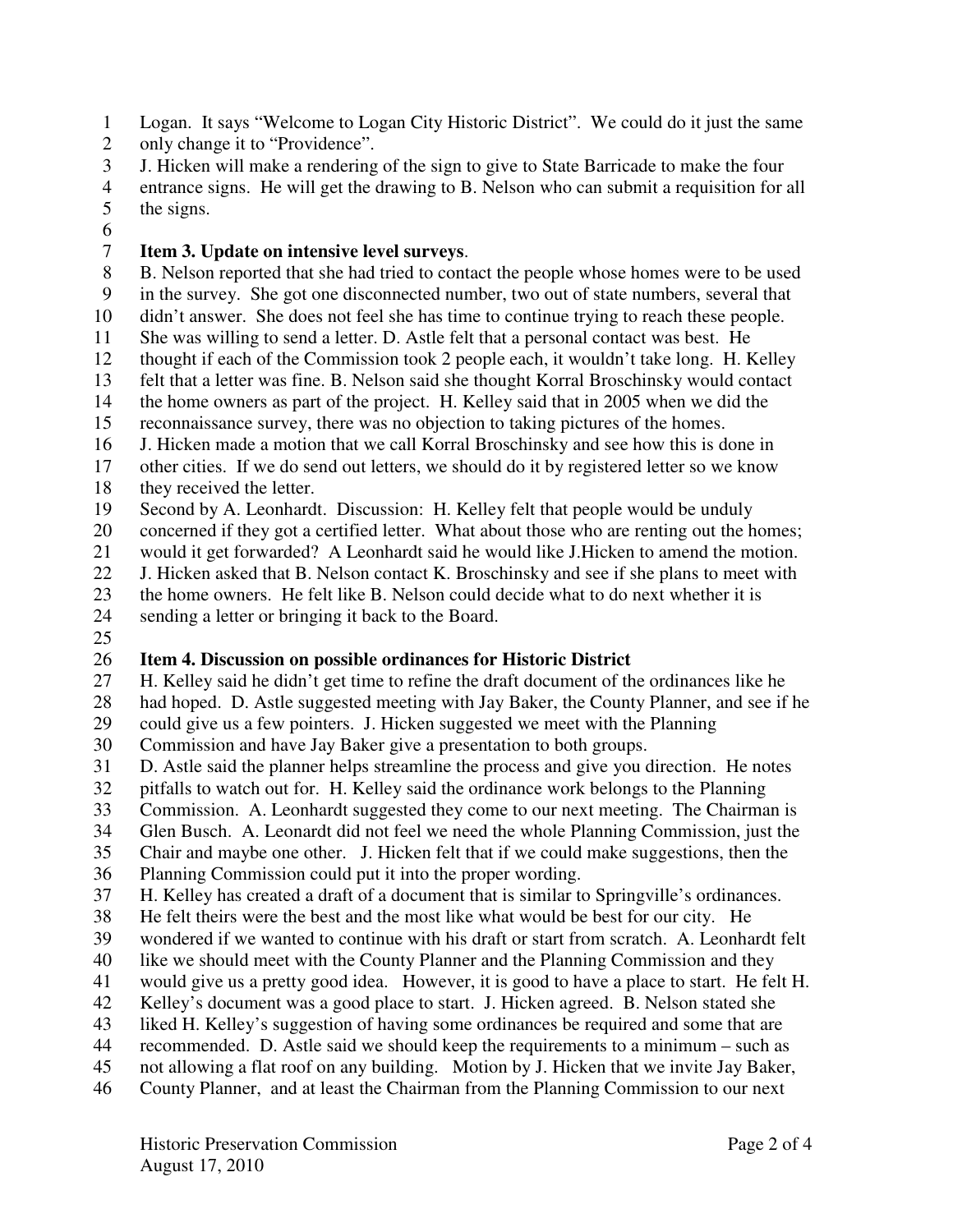1 meeting. Second by A Leonhardt. All in favor. K Seethaler will contact them and invite

- 2 them. We can send them a copy of the document H. Kelley wrote.
- 3

### 4 **Item 5. Discussion on Sauerkraut Dinner opportunities.**

- 5 A. Leonhardt asked what the City was going to do for sauerkraut. D. Astle said Rex
- 6 Hamilton is growing cabbage and is going to cure it himself. H. Kelley said he will talk
- 7 with Dennis Watkins about selling some of our history books at the dinner. A. Leonhardt
- 8 mentioned that a lady called him from Pennsylvania asking about getting a history book
- 9 and other questions about the history of the City. Hicken asked if he told her about the
- 10 website. J. Hicken stated that last year we had considered setting up a display of historic
- 11 artifacts such as Providence  $2<sup>nd</sup>$  Ward had for its centennial celebration. He wondered if
- 12 we would like to do something like that this year. We discussed displaying some of the 13 City scrapbooks for people to look at.
- 14 Do we want our display in the hall or the gym? The hall is better since we see more
- 15 people coming to and from the dinner. J. Robinette asked who a contact person would be
- 16 for the  $2<sup>nd</sup>$  Ward historic items. Ken Braegger was suggested. Need a table to display
- 17 books. What about enlarging a few of the pictures from the book and hanging them along
- 18 the hall for people to look at.
- 19 D. Astle said you might choose a historical picture of Providence and ask the public to
- 20 respond to "Do you know where this picture was taken?" J. Hicken suggested Dave
- 21 Low, Councilmember, had put together all those pictures for the sesquicentennial.
- 22 J. Robinette suggested putting a request in the City newsletter for items and pictures. H.
- 23 Kelley suggested making placemats using a historic picture. J. Hicken said it is important
- 24 to sell the history book to some of the younger members of our community. This would
- 25 give them a closer tie to the city.
- 26 J. Robinette volunteered to look for information that we can pull together to make this a
- 27 fun display. She will contact Ken Braegger. H. Kelley felt we should get some of Ken
- 28 Braegger's articles for the website. D. Astle said there is room in the newsletter to report 29 on what the Commission is working on.
- 30 At the next meeting, we will finalize assignments for the dinner, which will be held
- 31 Friday, Oct. 22. H. Kelley will ask Dennis Watkins about enlarging some photographs.
- 32 He will let J. Robinette know how many photos Dennis Watkins will contribute. In the
- 33 basement of the old Theurers store are old receipt books that may be interesting to look
- 34 at. J. Robinette will contact Jason Christensen, owner of the building. J. Robinette
- 35 suggested having the games in the childrens area reflect the heritage of sauerkraut.
- 36

## 37 **Item 6. Update from the Pioneer Monument committee**

- 38 D. Astle reported that they had a meeting with a consultant from Brigham City and gave 39 him an overview of what they are hoping to accomplish with the Old Rock Church. D.
- 40 Astle said this group is at a crossroads. They are having a board meeting next Monday to
- 41 determine if they want to be a full fledged non-profit corporation or what. The consultant
- 42 gave them lots of ideas and things to think about. J. Hicken reported that the plaque is
- 43 being prepared that will hang on the Old Rock Church.
- 44
- 45
- 46